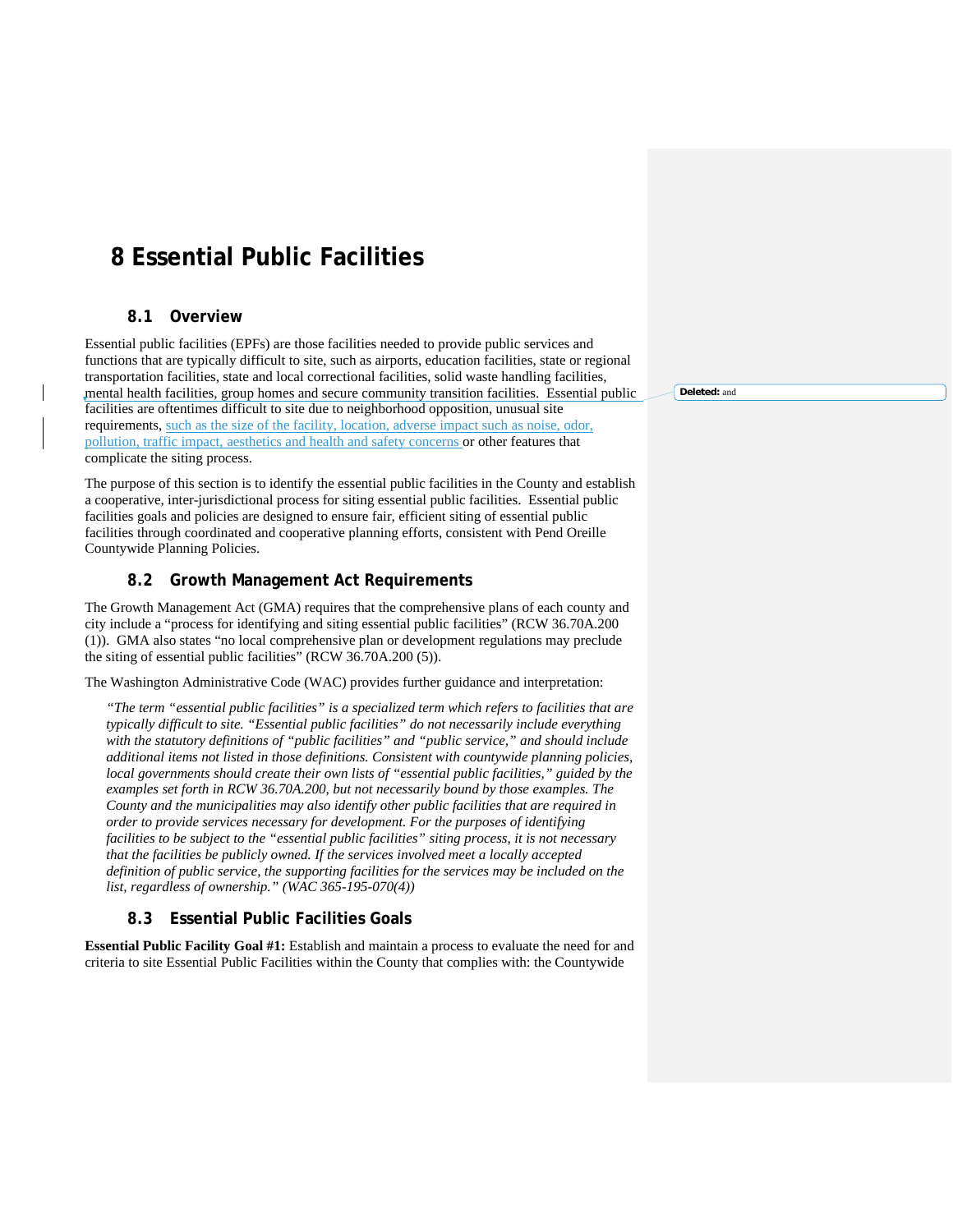Planning Policies; the *Statement of Values* and this Comprehensive Plan; and applicable state and federal regulations.

**Essential Public Facility Goal #2:** Provide necessary public facilities and services, in places and at levels proportionate to planned development intensity and environmental protection.

**Essential Public Facility Goal #3:** Ensure the fair and efficient siting of Essential Public Facilities in the region through cooperative and coordinated planning with other jurisdictions and the population in general within the region.

# **8.4 Essential Public Facilities Policies**

In support of the Essential Public Facility Goals, Pend Oreille County will implement the following Essential Public Facility Policies:

**Essential Public Facility Policy #1:** Identify and maintain a list of the existing and planned State and local Essential Public Facilities.

**Essential Public Facility Policy #2:** Policy and development regulations should not preclude the siting of Essential Public Facilities.

**Essential Public Facility Policy #3:** Relevant jurisdictions should provide ample public participation in the process of siting Essential Public Facilities.

**Essential Public Facility Policy #4:** Jurisdictions should consult with the cities and towns in the County and the Kalispel Tribe on matters regarding the siting of Essential Public Facilities.

**Essential Public Facility Policy #5:** Establish an Essential Public Facility Siting Review Committee, on an as needed basis, to advise the County Commissioners on the siting of new Essential Public Facilities.

**Essential Public Facility Policy #6:** Establish standards to guide the siting and development of Essential Public Facilities in the County. These standards should acknowledge state and federal requirements and emphasize the design, construction, and landscaping of facilities that are compatible with their surroundings.

**Essential Public Facility Policy #7: Perform environmental review consistent with SEPA** requirements.

**Essential Public Facility Policy #8:** *Include* means for mitigating disproportionate financial burdens on affected jurisdictions while locating such facilities.

**Essential Public Facility Policy #9:** Locate Essential Public Facilities with the least disruption of natural habitat, floodplains, wetlands, geologically hazardous areas, resource lands, and other environmentally sensitive areas.

**Essential Public Facility Policy #10:** Pend Oreille County should not approve the siting of Essential Public Facilities outside an Urban Growth Area boundary unless the facility is selfcontained and does not require the construction, maintenance, or extension of urban services.

**Essential Public Facility Policy #11:** Essential Public Facilities that generate substantial traffic should, be sited near major transportation corridors.

**Deleted:** Pend Oreille County will i

| <b>Deleted:</b> Pend Oreille County Comprehensive Plan |
|--------------------------------------------------------|
| Deleted: shall                                         |
| Deleted: any                                           |
| Deleted: y                                             |
| <b>Deleted:</b> Pend Oreille County shall p            |
| Deleted: extensive                                     |
| Deleted: Pend Oreille County shall                     |
| Deleted: Pend Oreille County shall e                   |

| Deleted: Pend Oreille County shall e |
|--------------------------------------|
| $\rightarrow$ Deleted: will          |
| Deleted: will                        |

| Deleted: Pend Oreille County shall r                                                                                          |
|-------------------------------------------------------------------------------------------------------------------------------|
| <b>Deleted:</b> equire that an                                                                                                |
| <b>Deleted:</b> will be conducted for all proposed Essential Public<br>Facilities including an assessment of economic impacts |
| <b>Deleted:</b> impactsbased on                                                                                               |
| Deleted: Pend Oreille County should include in the process for<br>sitingInclude                                               |
| <b>Deleted:</b> Essential Public Facilities a                                                                                 |
| <b>Deleted:</b> Pend Oreille County should require that                                                                       |
| <b>Deleted:</b> be located                                                                                                    |
| Deleted: an                                                                                                                   |
| <b>Deleted:</b> Pend Oreille County should require that                                                                       |
| Deleted: Locate                                                                                                               |
| Deleted: f                                                                                                                    |
| Deleted: .                                                                                                                    |
|                                                                                                                               |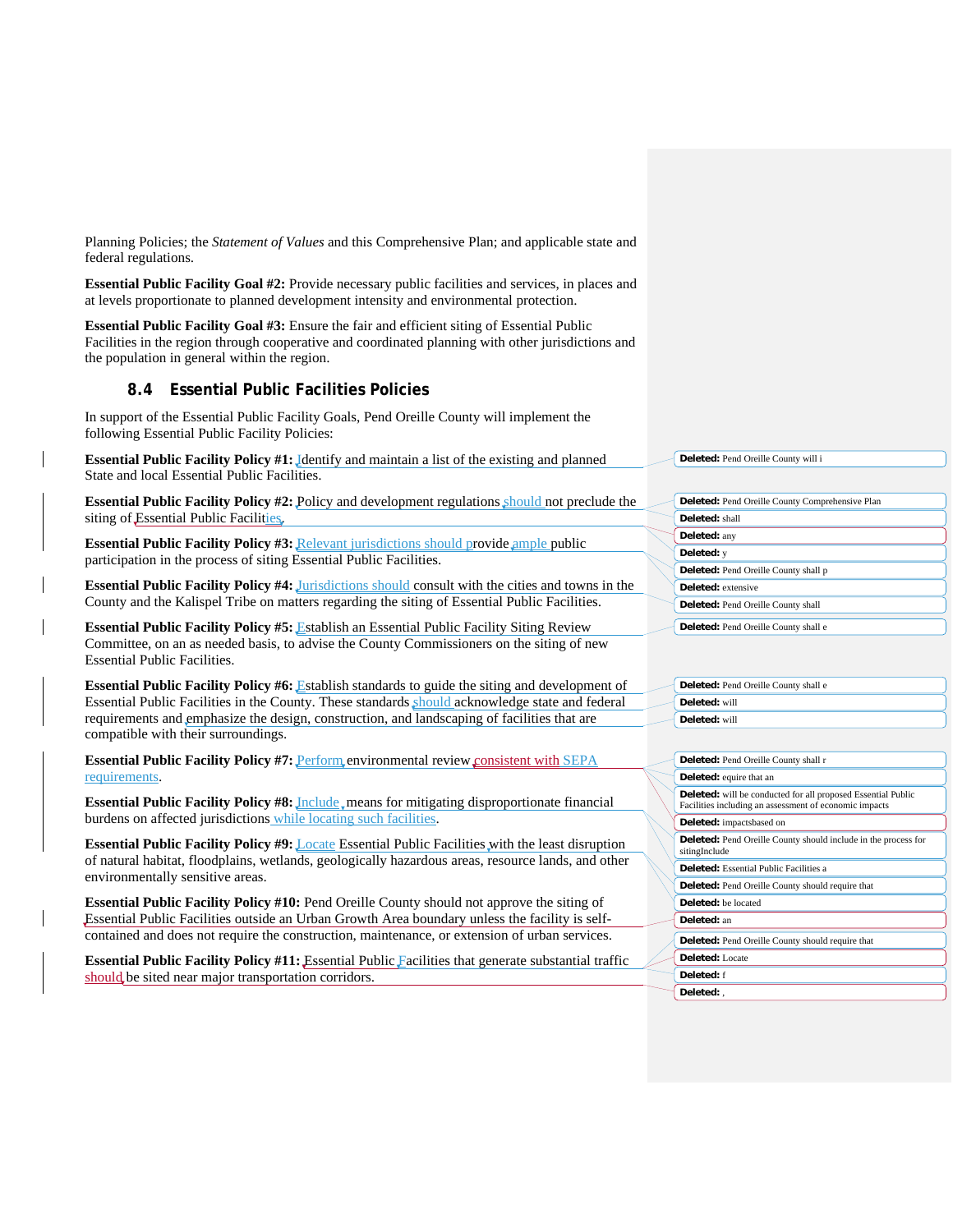# **8.4.1 Process to Evaluate the Siting of Essential Public Facilities (Delete)**

The County has outlined a general process to evaluate the siting of essential public facilities. This process includes site selection criteria, policies for the creation of an essential public facility siting committee, and the general application phase.

#### Process Overview

- 1. Permit application. (Note: Application form will be developed along with the revision of the Pend Oreille County Development Code.)
- 2. Determination of eligibility. (Note: Eligibility requirements consistent with this process will be developed with the revision of the County Development Code.)
- 3. Appoint an essential public facilities (EPF) siting committee to evaluate proposed facility and sites. (See Essential Public Facility Siting Review Committee below.)
- 4. EPF siting review committee to establish a timeline for each project review, by agreement between the applicant and the siting committee.
- 5. Site search consultation with adjacent and affected jurisdictions, agencies, and utilities.
- 6. Identify and analyze each potential site:
	- a. Local land use review; and
	- b. Application of specific review criteria for the proposed project. (See Criteria.)
- 7. Consultation and coordination of review of siting issues among the various affected jurisdictions, agencies, and utilities for review and comment, and in preparing recommendations.
- 8. Coordinate the results of the analysis with the agency that is proposing the essential public facility
- 9. Rank each site based on the analysis, criteria, and public comments.

Essential Public Facility Siting Review Committee

The following policies must be provided for the committee:

- 1. How the committee is chosen, such as: number of members; selection criteria; whether a standing committee;
- 2. Duties of the committee, such as to: Establish a timeline for each project review; evaluate each proposed essential public facility and site(s) using the adopted review criteria consistent with the Pend Oreille County Comprehensive Plan; and
- 3. Rules of conduct for the committee meetings.

### **General Application Phase**

1. Classify the proposed essential public facility under one of the following:

**Deleted: <#>Existing Essential Public Facilities ¶** The following have been designated by Pend Oreille County as Essential Public Facilities:¶ Airports:¶ <#>Robert C. Davis Airport (Ione); and¶ <#>USFS Landing Strip (Sullivan Lake).¶ State education facilities:¶ <#>Newport Community College; and¶ <#>North Pend Oreille County Center (Ione).¶ Local education facilities:¶ <#>Selkirk School District; . **Commented [o1]:** This entire section should be deleted here and included in development regulations if not already there.

- <#>Cusick School District; and¶
- <#>Newport School District.¶

State or regional transportation facilities:¶ <#>WSDOT shop and sanding facilities in Newport and Ione;¶ <#>Sanding facilities: Metaline Falls, Highway 20 north of the Outpost, near the junction of Highways 20 and 211, and Highway 2 north of Spokane county line;¶ <#>POVA railroad; and¶ <#>County Road Maintenance Shops: Deer Valley Road Shop, Usk Shop and Ione Shop.¶ State and local correctional facilities:¶ <#>County jail (Newport).¶ Solid Waste Facilities:¶ <#>Solid waste handling facilities;¶ <#>North County Transfer Station (Ione);¶ <#>Central County Transfer Station (Usk); and¶ <#>South County Transfer Station (Deer Valley).¶ Wastewater collection and treatment facilities:¶ <#>Cusick;¶ <#>Ione;¶ <#>Metaline;¶ <#>Metaline Falls;¶ <#>Newport; and¶ <#>Diamond Lake.¶ Inpatient facilities, including substance abuse facilities, mental health facilities, and group homes:¶

- <#>Newport Community Hospital;¶ <#>Newport Community Hospital Long-term Care;¶ <#>River Mountain Village Assisted Living (Newport);¶ <#>Counseling Services Building (Newport);¶ <#>Quail Manor (Newport); and¶ <#>Family Crisis Center (Newport).¶
	- Outpatient facilities:¶
	- <#>Ione Clinic;¶ <#>Family Medicine Newport; and ¶
	- <#>Family Health Center Newport.¶
	- Electrical production and transmission facilities:¶
	- <#>Public Utility District;¶
	- <#>Box Canyon Dam;¶ <#>Substations;¶
	- <#>Transmission lines; ¶
	- <#>Seattle City Light;¶ <#>Boundary Dam;¶
	- <#>Transmission lines;¶
	- <#>Bonneville Power Administration;¶ <#>Substations; and¶
	- <#>Transmission lines.¶
	- Privately-owned public service facilities:¶
	- <#>Sand and gravel mines.¶ Public Service facilities:¶
	- <#>Washington Department of Social and Health Services (DSHS) offices;¶
	- <#>Northeast Washington Rural Resources Development
	- Association offices; and¶<br>
	<#>North East Tri-County Health.¶ ....

**Formatted:** Highlight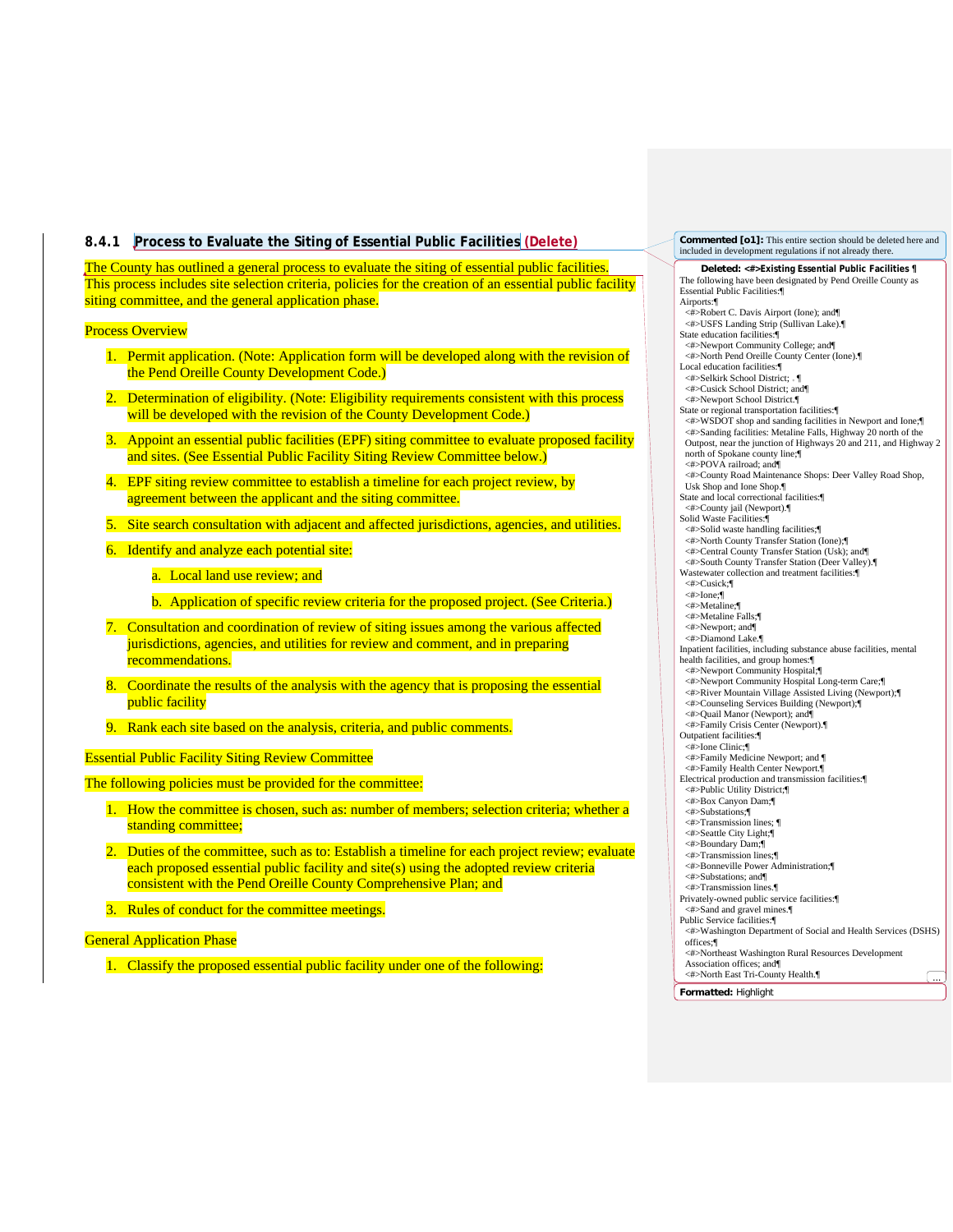a. A multi-county facility;

- b. A local or inter-local facility serving or potentially affecting residents or property in more than one jurisdiction within the county; and
- c. A facility affecting only the jurisdiction in which it is located.
- 2. The project applicant shall provide early and adequate notice and opportunity for effective review to the public and to all affected jurisdictions according to county requirements in all phases of the process of the siting of EPFs.
- 3. When identifying EPFs with siting difficulties, the characteristics of the facility that make it difficult to site shall be indicated.
- 4. The project applicant shall provide an analysis of each alternative site considered for the proposed facility, including the following:
	- a. A description of the process used to identify and evaluate the alternative sites;
	- b. An explanation of the need for the proposed facility in the proposed location;
	- c. An evaluation of the various sites' capability to meet basic siting criteria for the proposed facility, such as size, physical characteristics, access, and availability of necessary utilities and support services;
	- d. The sites' relationship to the service area and the distribution of other similar public facilities within the service area or jurisdiction, whichever is larger;
	- e. The project applicant shall identify the primary location, and alternate locations if applicable, of the project and the approximate area within which the proposed project could have potential adverse impacts, such as increased vehicular traffic, public safety risks, noise, glare, emissions, or other environmental impacts;
	- f. The applicant shall identify potential positive and negative impacts associated with locating the proposed facility at the alternative sites which meet the applicant's basic siting criteria: environmental, traffic, social, economic, community character, compatibility with neighboring land uses, public safety, noise, odor, and fiscal impacts, such as costs of infrastructure to serve the facility and loss of tax revenue due to public ownership of land; and
	- g. The applicant shall identify proposed mitigation measures to alleviate, mitigate, or minimize significant potential adverse impacts, such as environmental, traffic, social, economic, community character, compatibility with neighboring land uses, public safety, noise, odor, and fiscal impacts, such as costs of infrastructure to serve the facility and loss of tax revenue due to public ownership of land.
- 5. The proposed project shall comply with the following:
	- a. All applicable provisions of the comprehensive plan, development code, and other county regulations;
	- b. Any EPF shall be required to meet existing State and Federal land use and other related regulations; and